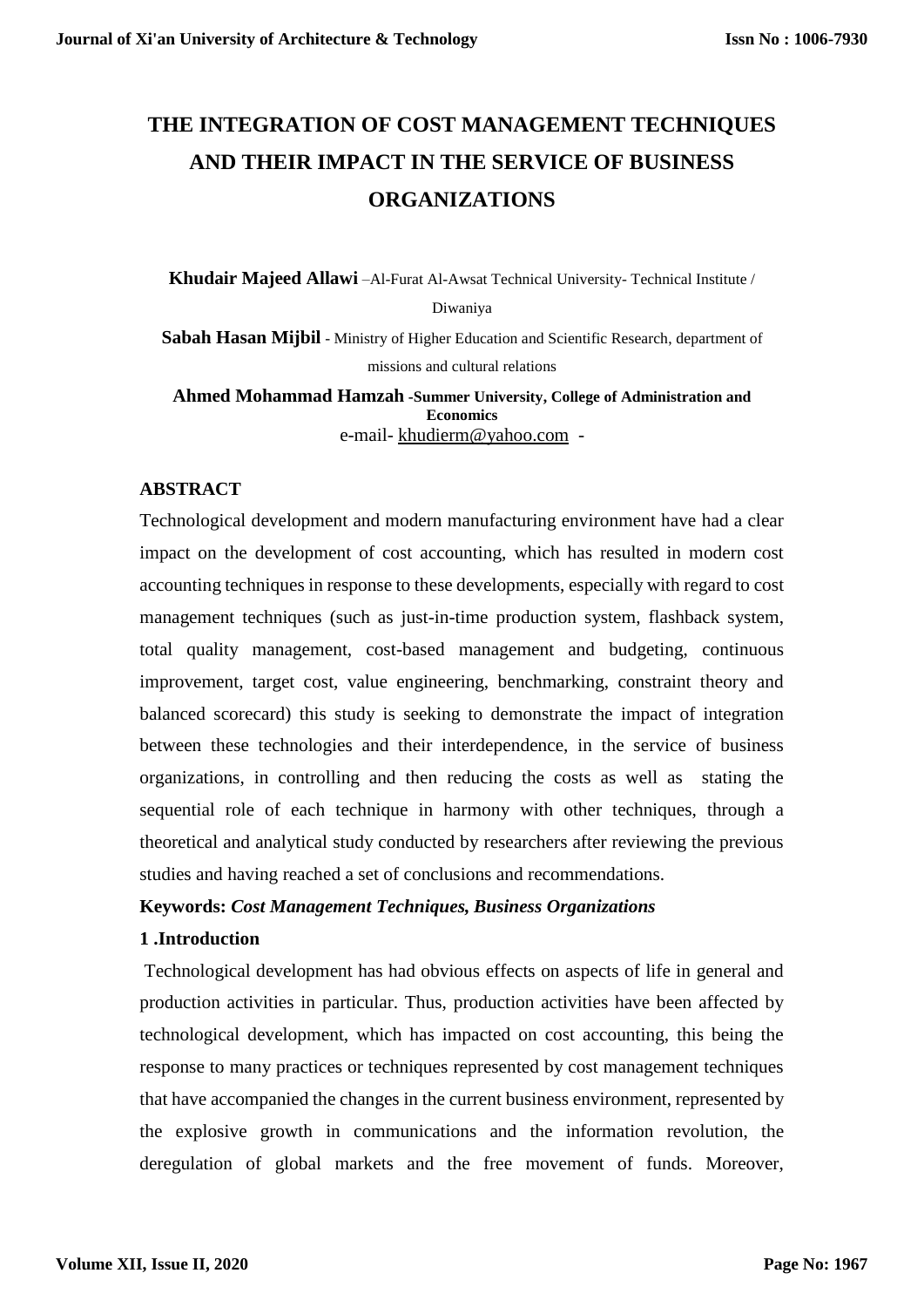developments in the tastes of customers, among other factors, have intensified the global competition among business organizations, which led to the need for these organizations to search for methods and techniques in order to help them survive and continue their activity in the business environment through the effective and efficient application of specific techniques, so as to manage the cost of strengthening the capacity of the organization to provide products at acceptable costs, as well as strengthening the capacity of the organizations to face competitors' prices, and the impact of all these factors on the development of critical success factors of cost, quality, customer satisfaction, and creativity.

The research problem lies in the inability of organizations to control markets and pricing decisions and thus the inability to control costs and the dependence of organizations on traditional methods to reduce costs, although the modern industrial environment has produced many productive methods with great technical advances and high automation that returned the impact on accounting, especially cost accounting and the emergence of new developments to manage costs, this being called *cost management techniques*, which can manage costs and reduce them and achieve customer satisfaction and growth and continuity in the market.

#### **Literature Review**

Before recognizing cost management techniques, it is necessary to recognize the concept of cost management, as it is defined as the performance and effort exerted by executives and others in the field of introducing, including and logically linking costs to the planning and control functions in the short and long term (Bakri and Naeem, 2011:216).

(Basile ,2013:316) considers cost management to be the set of actions taken by managers in order to achieve customer satisfaction along with cost reduction and continuous monitoring. Cost management helps to accurately reflect the cost of products, control and measure performance by tracking costs through the use of causal relationships between costs and activities, thus leading to a better understanding of activities in order to help continue organizational strategies.

After learning about the concept of cost management, we can identify the techniques of cost management, which have been divided into four groups, each group including three techniques as follows:

## 1.The first group:

This group included three techniques as follows: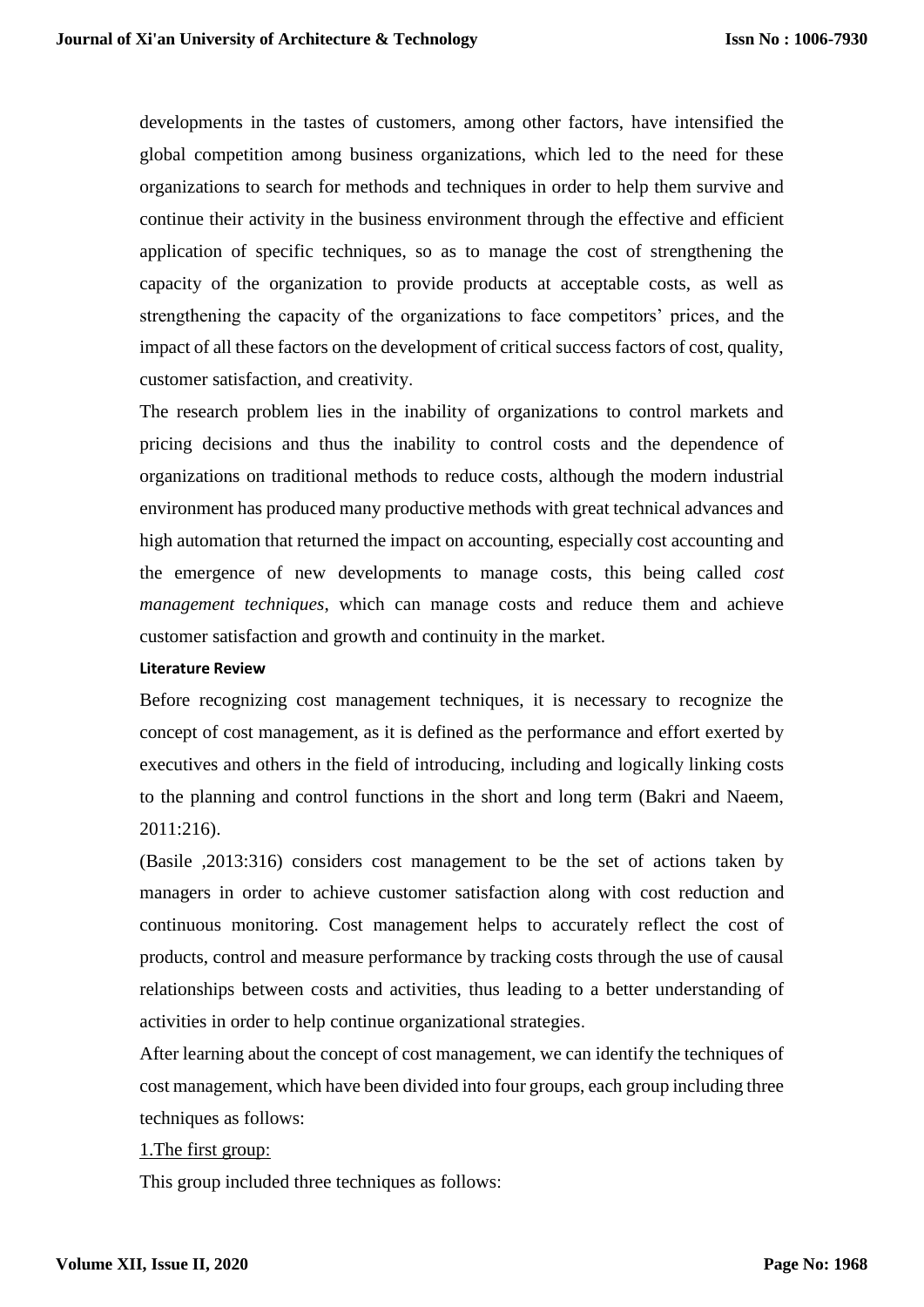# **1.1 .**JUST IN TIME (JIT)

JIT is a revolution in inventory and cost management through its philosophy of getting raw materials on time from suppliers, in accordance with production schedules. This technique offers a range of benefits including reduction or cancellation of funds frozen in stock, reduction of damage and consequently reduction of damage costs, enhanced product quality (through TQM), reduction or elimination of recycling costs, savings in production costs through developing the flow of goods during operations (Weygandt et. al, 2012:159).

## **1.2 .The technique of back flash costing**

One of the results of the application of JIT technology is the simplification of the system of accounting for the cost of the product, where it can be an alternative to the method of synchronous or sequential tracking using the reverse cost flow method or the socalled back flash costing. (Horngren et. Al., 2003) This technique is known as "a cost measurement system in which the recording of a product's situation is delayed until it becomes a complete product or until the products are sold, *i.e*., the non-recording of the change of raw materials into production under operation" (Al-Jamal, 2010:70).

# **1.3. The technique of total quality management :**

The TQM technique is defined as an intellectual and cultural entrance to ensuring the quality of the company in all stages, from the specifications that address the requirements of the customer through the design and production processes and subsequent stages, and depends on the integration of all activities, involving all employees in its exercise, especially senior management leading to continuous improvement of products). (Dabbagh, 2002:4).

# **2.The second group:**

This group includes three techniques as follows:

# **2.1 .Activity-based costing (ABC)**

From Horngren's perspective, he defines it as "a system that first collects indirect costs for each unit activity and then allocates activity costs to products, services, or other objectives that cause activities" (Horngren et. Al., 2008:140).

Thus, ABC technology is based on the focus of activities as an activity or task with a specific purpose, where the costs of activities are grouped in the form of complexes called cost pools (Cost Pools) by means of cost guides to be directed cost for each activity and then allocate assigned activities to products or services according to cost causes based on the cause / effect criterion, which aims to achieve maximum equity in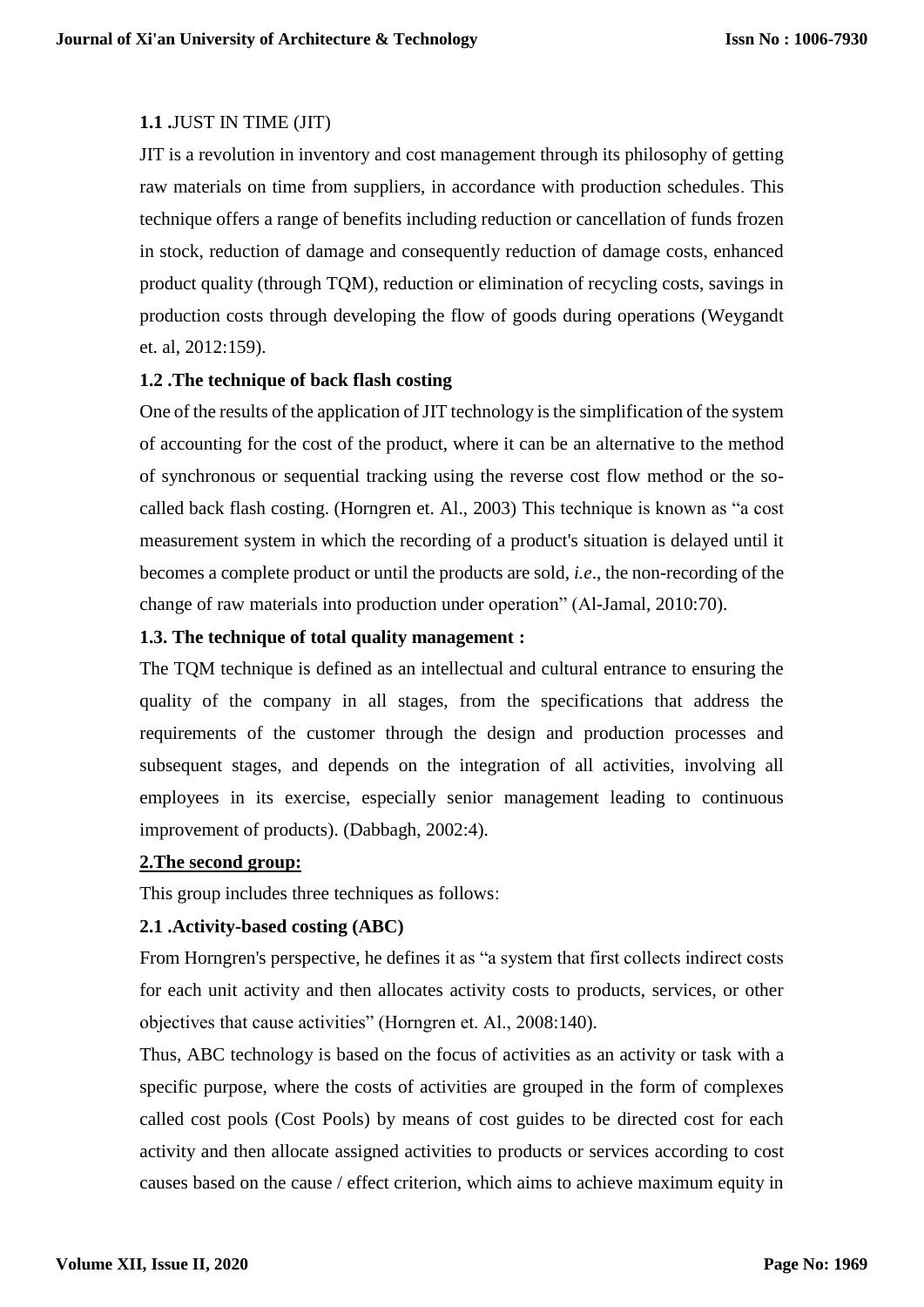cost allocation and maximum accuracy in allocation. Here it is necessary to identify the concept of activities that add value and activities that do not add value .(Basiley, 2011:60) :

## **2.2 .Activity-based management (ABM)**

As a result of the emergence of ABC technology, which was based on the study and analysis of activities, there was a great orientation and interest in the adaptation of ABC information about activities in the service of management and cost management (Al-Jamal and Noor, 2005). ABM technology has emerged as a technique based on assisting management in making decisions. This is done by using cost-based activity information to satisfy customers, fulfill their needs and improve profits (Basiley, 2013:313).

Thus, we can say that ABM seeks to manage the activities and manage the costs of those activities by dealing with information on financial and non-financial activities.

## **2.3 .Activity-based budgeting (ABB)**

 This technique can be implemented when the unit applies ABC technology using ABC information, where ABB is described as a 'budgeting method' that uses the activity cost pyramid to establish the budget of physical inputs and costs as a function of planned activity and is similar to the method (outputs / inputs) of budgeting, where physical inputs and costs are placed in the budget as a function of planned activity (Agha, 2006:24).

Activity-based budgeting makes managers view fixed costs as a variable in the medium to long term, where the term "committed cost" is used because managers have committed to pre-position resources and will not change their processing in the short term due to short-term fluctuations (Yair &. Balachandran, 2016).

## **3.The third group:**

This group also includes three techniques as follows :

# **3.1. The target cost technique**

One of the most important costs management techniques has been defined as "one of the market-oriented cost management techniques used at the beginning of the product life - the early stage of the product life cycle - to enhance profitability and productivity in general" (Al-Dhahabi & Al-Ghaban, 2007:236). It is one of the tools of cost management in a competitive environment because it targets three main competitive elements: price, quality, and cost, besides creativity (Al-Saboua, 2000:44)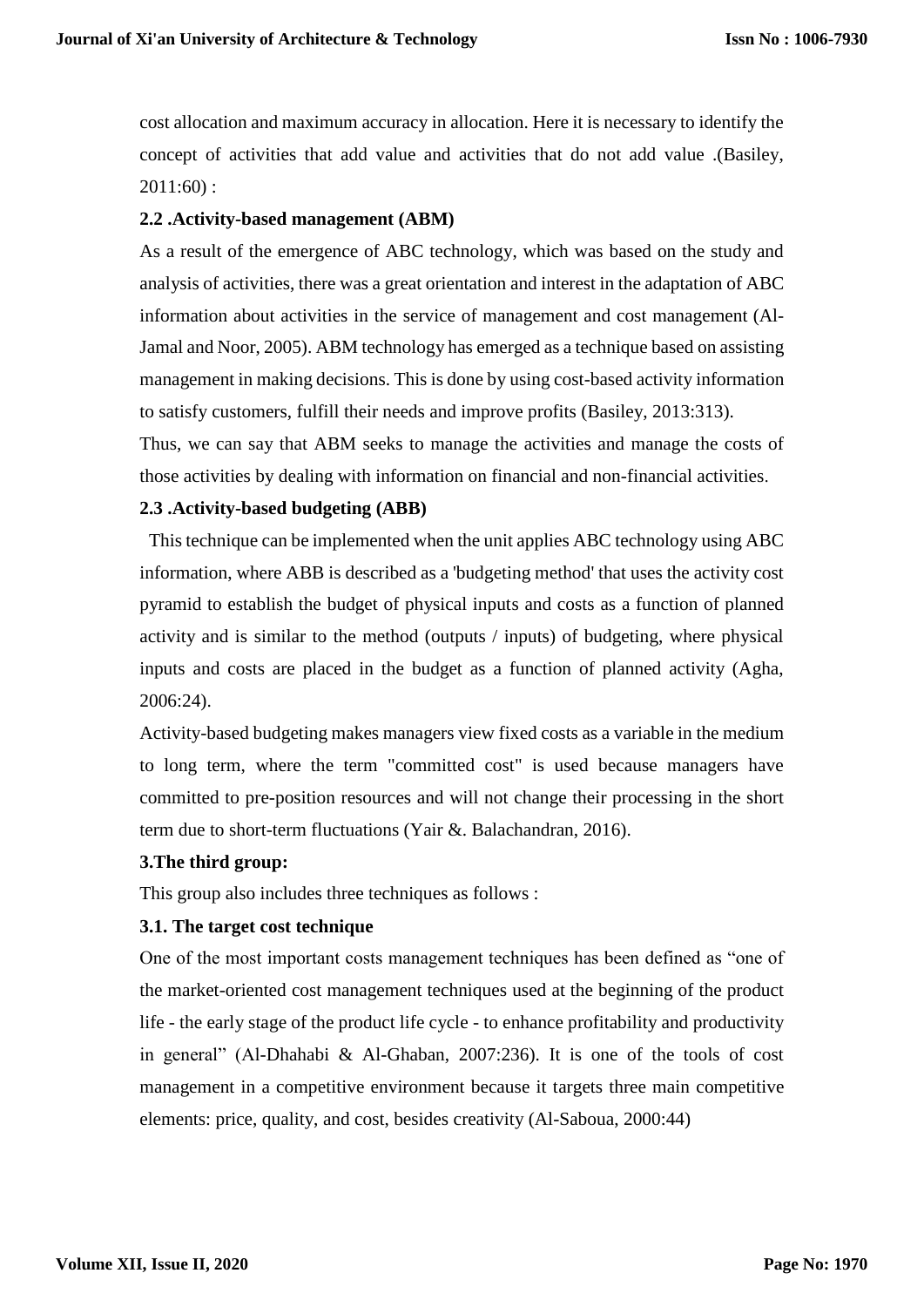## **3.2. The value engineering technique**

Value engineering technology can be said to be a response to the target cost technique. The value engineering technique (defined as product design activity from different angles at the lowest possible cost through a reconsideration of functions or benefits needed by the customer) (Basili, 2001:105).

Value engineering relies on functional analysis to determine the main functions and preferred characteristics of the product, study its components and parts, and then evaluate alternatives, including product modification or the development of alternative products, as the costs of these alternatives are compared with what the consumer is willing to pay for these products (Khader, 2005:25).

## **3.3. The continuous improvement technique**

In Japan, continuous improvement is called Kaizen, a modern and important technology-based on gradual and successive improvements in production. These improvements are reflected in lower costs and improved product quality.

Continuous improvement can thus be defined as "incremental improvement through small improvement activities rather than large ones, where those improvements are achieved through innovation or significant investment in technologies, and improvement is a goal for which senior management, executive management, and all activities are responsible for its implementation" (Hiiton, 2004:220).

## **4.The fourth group:**

It comprises three techniques, as follows :

# **4.1.The benchmarking technique**

we find that benchmarking is based on finding better levels of performance within the economic unit, for internal comparison, or levels of external comparison with competing organizations or operating within the same sector, through which openness to the experiences and successes of others is achieved (Al-Jamal , 2010).

# **4.2. The theory of constraints technique**

In light of the increasing demand for high-quality products along with increasing competition, industrial units began to study and show interest in the production capacity and how to use some of the scarce resources as determinants of those units, because of which organizations were unable to meet all the demand for their products on the market.( Garrison& Noreen, 2006), To use methods that determine how to optimize the use of these resources, the system of planning needs of resources as well as the technique of production on time, and then developed a new system combining the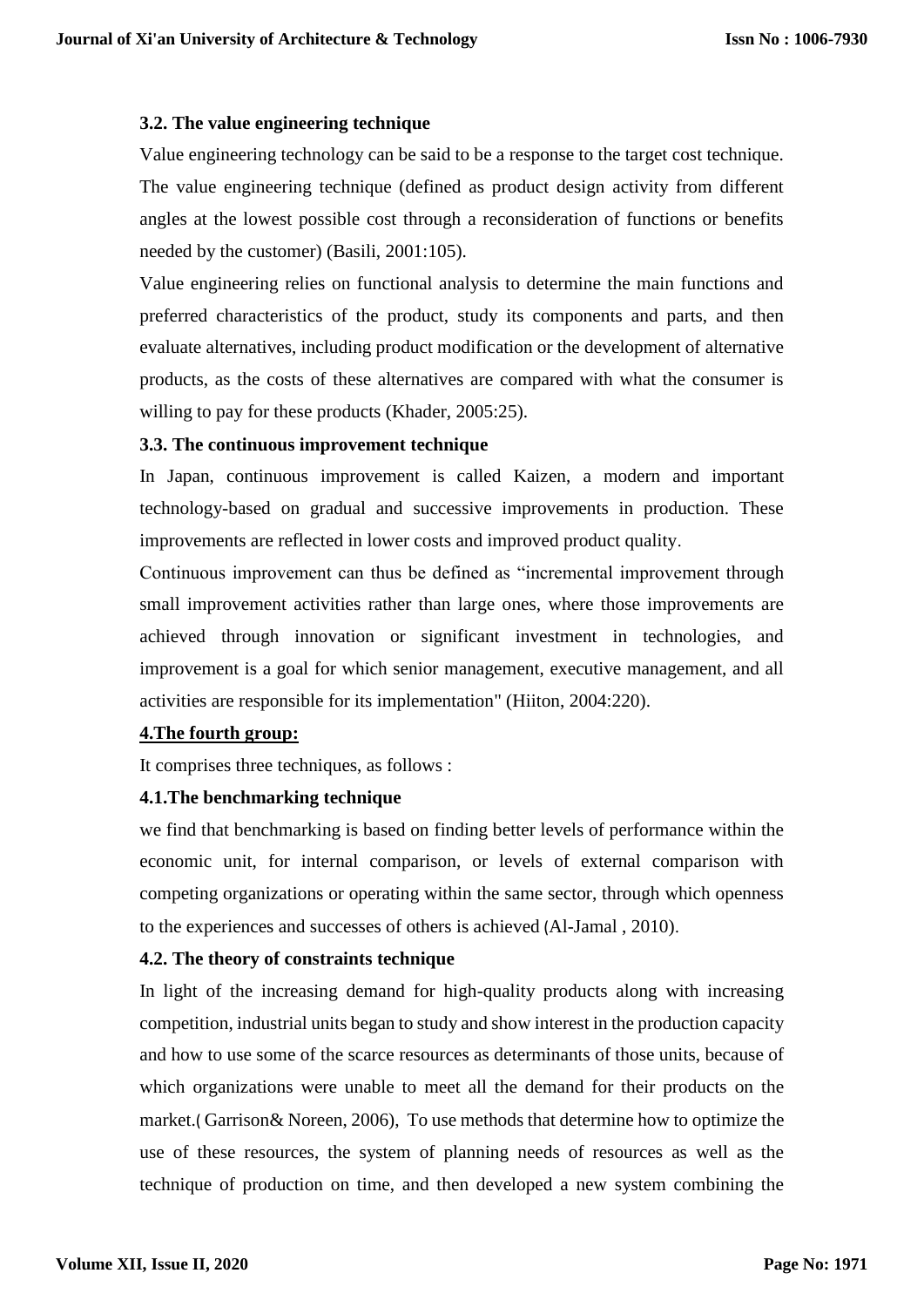advantages of the previous two systems or techniques known as the optimal production technique that achieved a great success and then was developed into the so-called simultaneous production leading to the theory of constraints (Hilton, 1999:224), which was defined as "an ongoing process to identify and remove system constraints in order to ensure the optimal utilization of resources and increase the output of finished products as large as possible, to ensure increased profitability of the economic unit" (Al-Tariyyah, 2006:12).

## **4.3. The balanced scorecard technique**

Under the traditional concept of accounting measurement, organizations were focusing on financial results, but the strategic vision added a new dimension in the measurement of performance which was represented by the use of non-financial measures in addition to financial measures, especially after the shift of attention of organizations towards the needs of customers in terms of cost and quality. That vision introduced a new performance measurement technology called Balanced Scorecard (BSC).(Barzanji, 2008:41) The research is based on several hypotheses:

H1: Cost management techniques are the result of the impact of cost accounting on the modern industrial environment and its interaction.

H2 : The use of a set of cost management techniques together have more of a positive impact on the organization than the use of a particular technology alone.

H3 : The objectives of cost management techniques are consistent with the objectives of the organization.

## **Research Methods**

The purpose of this paper is to demonstrate the effect of the integration of managerial sensitivity techniques in the service of business organizations. The researchers relied on previous studies that examined this topic. An analytical approach was used to demonstrate the hypotheses of this study, as these techniques were classified into four groups and then finding the relationship between The techniques in these groups, and then find the complementary relationship and interconnection between these technologies in order to demonstrate their impact on the service of business organizations

## **Results and Discussions**

Since JIT technology is a comprehensive storage management philosophy or is considered to be a system that reduces production costs by eliminating as much as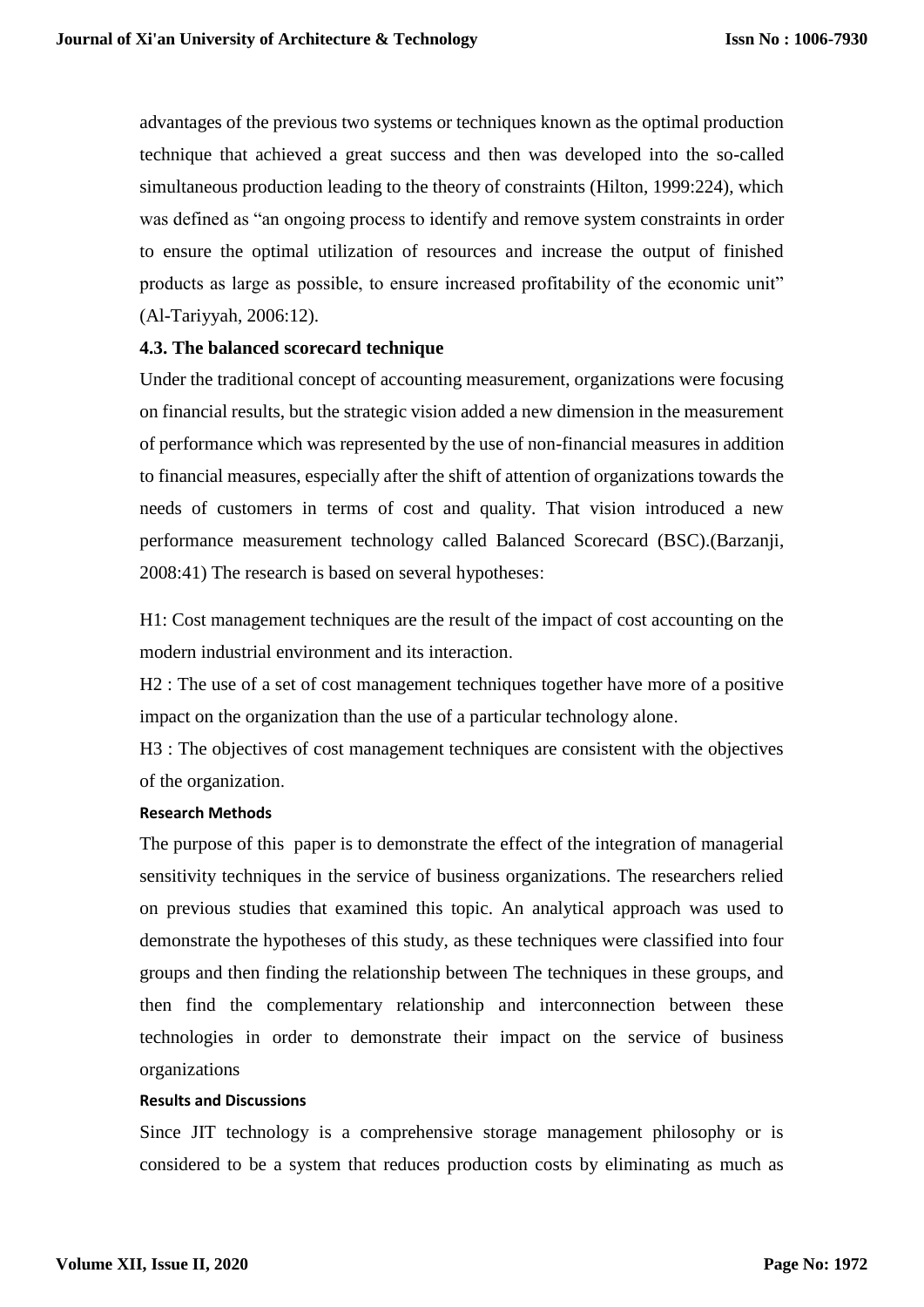possible production delays and inventory costs, it has been met in response to cost accounting by a new cost recording and tracking technique: flashback or so-called reverse recording. JIT and BFC are integrated to achieve the goals that JIT seeks to achieve through their common working mechanism. In the light of modern manufacturing, efficient management has become one of the main elements for planning the inventory as it seeks to reach the lowest level of the inventory and then reach zero inventory by relying on the arrival of materials only when needed, and this is reflected in lower costs( Al-Kasab, 2004).

TQM integrates with JIT technology and TQM is an essential matter to JIT. When a worker in a manufacturing cell detects a defect,This method leads to the production of a defect-free model, called the Zero Defect Model, which is shared by JIT, B.F.C, JIT and TQM techniques.Thus, JIT, B.F.C and TQM techniques are integrated in terms of implementation mechanism as JIT is a modern technique, B.F.C has a cost accounting response and TQM is a component of JIT.The three techniques are interrelated in achieving the objectives, such as the goal of reducing costs by eliminating inventory and reducing its costs which are at the same time the most important objectives that business organizations seek to achieve.

By identifying and categorizing the main activities involved in the manufacturing of products, ABC technique is based on the fact that activities consume resources and then products consume those activities. Thus, the costs of activities are collected in complexes in preparation for allocation to cost targets, products or services.

The output of ABC technique is an important source of information for the launch of ABM and ABB techniques where ABM and ABB techniques cannot be applied in isolation or without the application of ABC technique because the latter is their primary source of information.( Al-Bakri and Naeem, 2009),

As for the interrelationship between the three techniques, their applications reduce production costs by relying on costly work to analyze activities and work to exclude activities that do not add value through ABC and inefficient activities through ABM, while maintaining efficient and value-added activities. This has a significant impact on the economic unit and its performance. . ( Drury, 2005),

It is clear from the above that to achieve the T.C technique, relying on the value engineering technique V.E in order to reduce the cost during the planning and design phase, while maintaining the quality of the product to ensure fulfilling of the needs of customers and their satisfaction.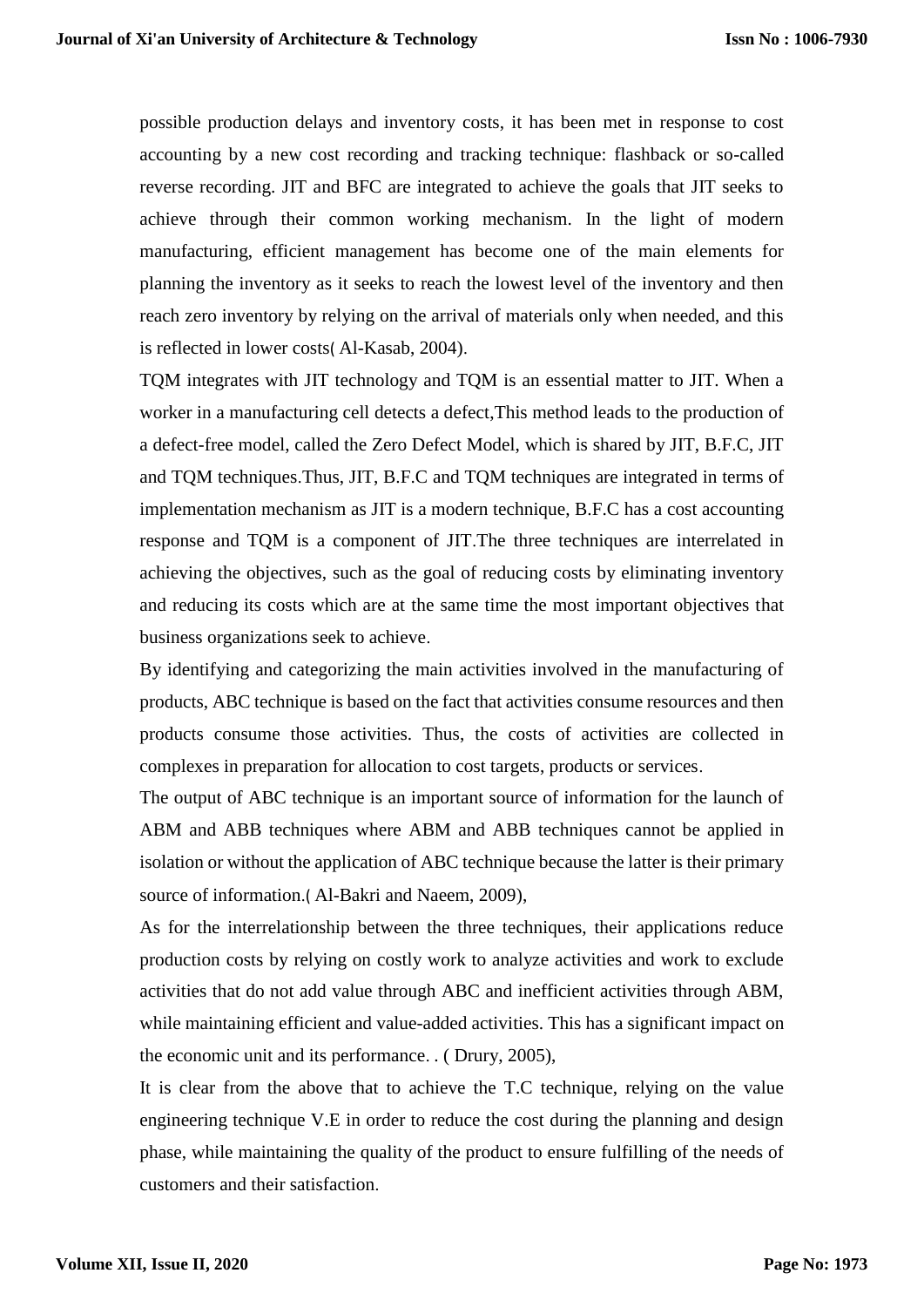Continuous improvement, Kaizen, is essential under the strategic vision of cost planning and control in order to reduce costs for new or existing products.

Kaizen technique is complementary to T.C and the integration between them is clear especially since the goal of each one is to reduce the total cost of the product despite the different areas of the reduction procedure, Kaizen focuses on the stages of design, production, marketing and customer service from the product life cycle.

Combining these complementary and interrelated relationships between T.C, V.E, and Kaizen techniques has an impact on the economic unit and its objectives because the objectives of these techniques and the impact of their interdependence are consistent and have a positive impact on economic unit, as the impact of these techniques on the economic unity is reflected in the value possessed by its products or services provided.( Wayne& James 2003),

A balanced scorecard contributes to providing non-financial information to the management of the economic unit, which helps in measuring the performance.

## **The ABC technique is related to the T.C technique**

The ABC application provides the economic unit management with the necessary information to understand the structure of the cost of its products or services, and therefore the administration can make pricing decisions. ABC also provides accurate cost information as this information helps the economic unit management to determine the competitive price and maintain a reasonable profit. It provides a clear view of the cost of products or services to support decisions in determining the optimal mix of products.

ABC also has a relationship with TQM, because ABC contributes to continuous improvement and consumer focus.

V.E's relationship with TQM is evidenced by V.E's reliance on quality to choose between the alternatives offered for product parts. Quality is part of the value because V.E maintains product quality from design to quality engineering.

Also, the division of the economic unit into a group of activities, whether administrative or cost, through the adoption of ABC and ABM techniques, provides information about the activities is a feed for the technique of VE, which is involved in the evaluation of alternatives offered to redesign the product. This shows the complementary relationship between ABC, ABM and V.E techniques. (Al-Tikriti, 2001),

V.E integrates with the benchmarking of their participation in order to continuously improve non-accelerated progression, so as to improve productivity, quality, reduce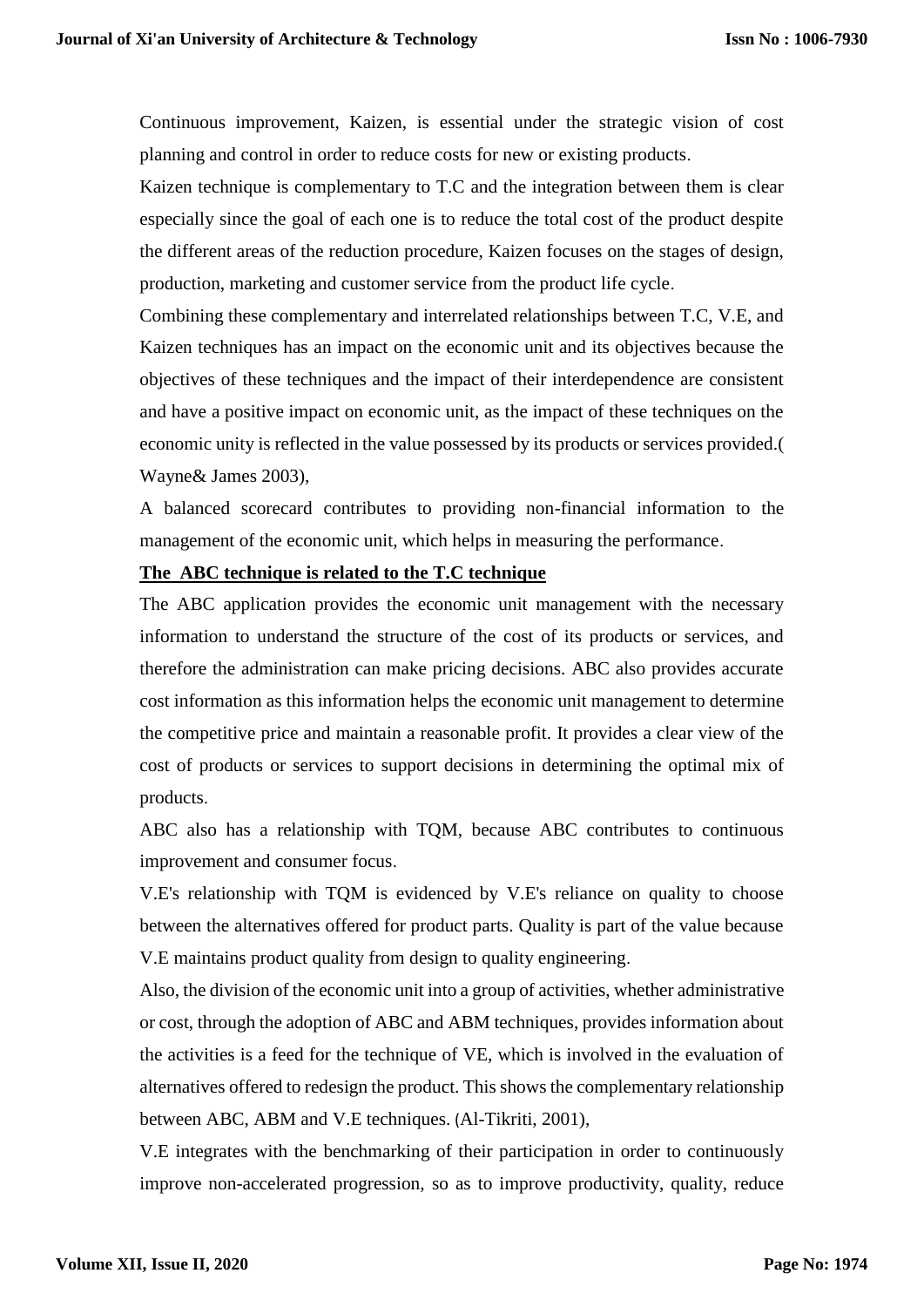costs and meet the needs and desires of customers to obtain a product of value above the price they wish the customer to pay, as well as the possibility of using V.E benchmarking technique in the product design and development phase.

As for the relation of TOC theory with some other techniques, TOC is seen as a continuous improvement process that does not end at a certain stage. Especially in the operational phase, both of which are mostly focused on the process causing the constraint, Kaizen is progressive and TOC has small steps that do not exceed the area where the constraint occurs.

In addition, Kaizen aims to continuously improve along the value chain to reduce costs and eliminate activities that do not add value. TOC aims to maintain, optimize and optimize the efficiency of enrollment resources, in order to exploit the potential of constraint resources and maximize profitability, as well as the goal of reducing costs resulting from the misuse of enrollment resources, in order to ensure customer service.

## **The relationship of TOC with TQM**

The quality of the impact on the occurrence of constraints and suffocations that occur in the production process is due to poor products resulting from the use of nonconforming materials, so the attention to the quality of the product will lead to overcoming many of the constraints, not only the constraints arising from them, but the costs that tend to rise in the event of these cases.

TOC's relationship with V.E is evidenced through the goal, as they both aim to improve the product while maintaining quality by simplifying parts of the product, so that they can complement each other in the application, *i.e.* V.E can be used to address the constraints that appear in any organization, depending on its location and degree of impact.

TOC's relationship with JIT is based on the concept of withdrawing production rather than payment as it is in traditional production systems, and the application of JIT technique has a major impact in directing management attention to the efficient flow of the product in the production process and identifying areas that impede the process and finding appropriate ways to address them, as well as JIT aims to eliminate all unnecessary activities that may cause delayed delivery to the customer, and also reduces the manufacturing cycle time by reducing waiting time, preparation, configuration, elimination of loss and elimination of damage. These are all objectives that TOC and JIT seek to achieve, along with the concern to delete stock or reduce it to its lowest level.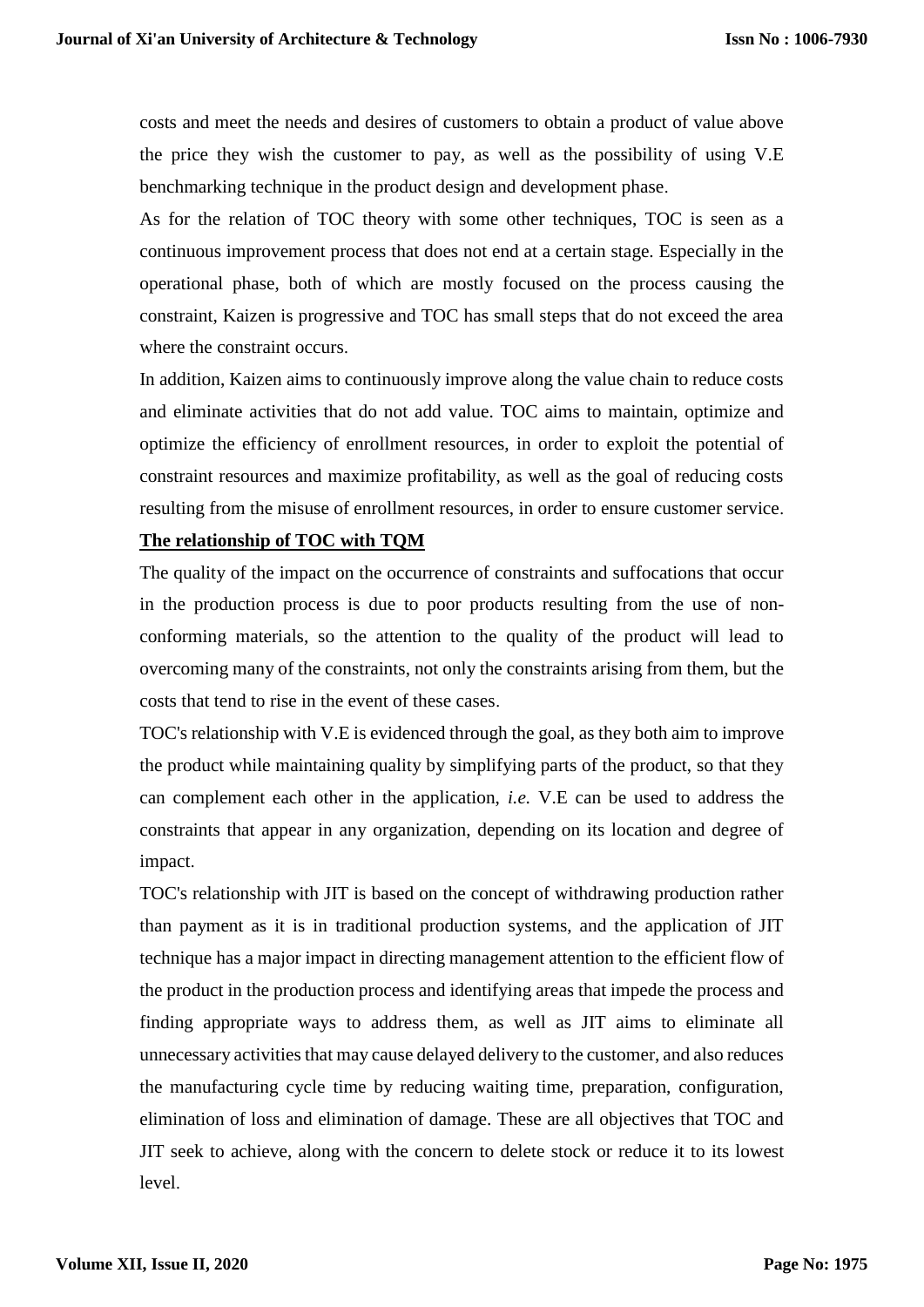As for the TOC and ABC relationship, the integration of the two techniques yields significant benefits. In addition to describing TOC as a basis for continuous improvement, they can be managed and evaluated using ABC, through the ability of ABC to help detect areas of constraint from using ABC information. (Yair &. Balachandran, 2016)

#### **Conclusions**

Cost management provides the information needed by the management of the economic unit, whether it is financial or non-financial information through the developments of cost accounting and represented by cost management technique, through the new techniques used in cost accounting, helps to show the cost of products accurately as well as control and measure performance by monitoring costs by use of causal relationships between costs and activities, to help continue organizational strategies,this mean the cost management techniques are the result of the impact of cost accounting on the modern industrial environment and its interaction And what proves the hypothesis H1 .It is clear from the analysis of the study that there is an integral relationship and correlation between management accounting techniques and the use of a set of cost management techniques together have more of a positive impact on the organization than the use of a particular technology alone, because of the relationship of integration and interdependence between those techniques H2,and the objectives of cost management techniques are consistent with the objectives of the organization, which seeks to reduce costs and improve quality and achieve customer satisfaction and growth and continuity in the market H3.

#### **Sources**

1.Khadar Anis Matti, (2005), *Measuring the cost of product manufacturing during the design phase for management purposes,* Case study at a children's clothing factory in Mosul, Master's thesis in Accounting, Faculty of Management and Economy, University of Mosul

2 .Al-Barzanji, Bahar Khaled Mustafa (2008), *Approving the Balanced Scorecard in the Performance Appraisal App on the Chernigaz Cement Factory in The Al'Sulaymaniyyah Governorate,* Master's thesis in Accounting, Faculty of Management and Economics, University of Mosul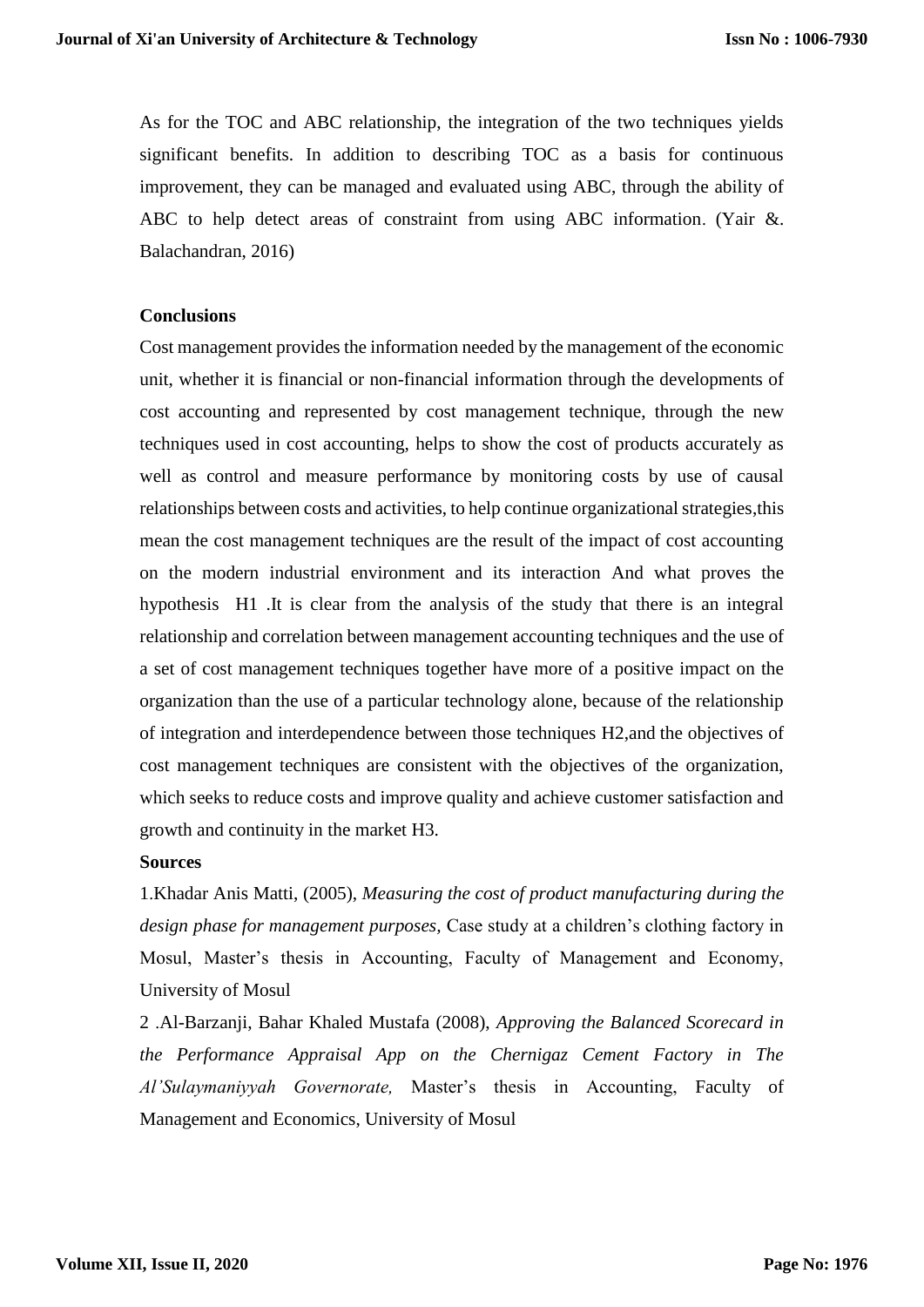3. Al-Dabbagh , Dawood Salim (2002), *Quality management requirements and their impact on the dimensions and level of production strategy and operations,* Master's thesis in Management, Faculty of Management and Economics, University of Mosul 4. Al-Sabooa, Sulaiman Sanad Sabaa (2000), *The use of ABC system and ABM methods to make decisions and evaluate the performance of the organization. A theoretical and empirical study in the Middle East Complex Company of Engineering Industries and Heavy Electronics,* PhD thesis in Accounting, Faculty of Management and Economics, University of Baghdad

5. Al-Kasab, Ali Ibrahim Husein (2004) *Accounting information needed to adopt the method of continuous improvement (Kaizen) in industrial facilities by applying to the textile factory in Mosul,* Master's thesis in Accounting, Faculty of Management and Economics, University of Mosul

6. Aghaa, Nadaa Abd Al-Razzaq Suleiman (2006) *The applicability of ABC as a modern method of cost accounting applied to the textile factory in Mosul,* Master's Thesis in Accounting, Faculty of Management, University of Mosul

7. Al-Tariyyah, Nashwan Talal Saad Allah (2006), The role of *Accounting in the statement of restrictions. Study of the possibility of applying the theory of restrictions in the textile factory in Mosul,* Master's Thesis in Accounting, Faculty of Management, University of Mosul

8. Al-Tikriti, Ismail Yahya (2001), *Activity-based management*, Journal of Economic and Administrative Sciences , number 27, volume 8, Faculty of Management and Economics, University of Baghdad

9. Al-Dhahabi and Al-Ghabban, Jalila Aydan, Thaer Sariy (2007), *Targeting price as the basis for achieving a targeted cost technique for general economic units in the garden business environment* Journal of Economic and Administrative Sciences , number 48, volume 13, Faculty of Management and Economics, University of Baghdad 10. Al-Bakri and Naeem, Riyadh Hamzah, Faiz (2009), *Activity - based costing system,*  Journal of Economic and Administrative Sciences , number 8, volume 3, Faculty of Management and Economics, University of Baghdad

11.Al-Jamal , Rasheed (2010), *Management Accounting in Modern Business Environment,* Beirut, Lebanon

12. Al-Jamal and Noor Al-Din, Rasheed, Nasir, (2005), *Cost management for measurement, planning and control purposes*, Egypt